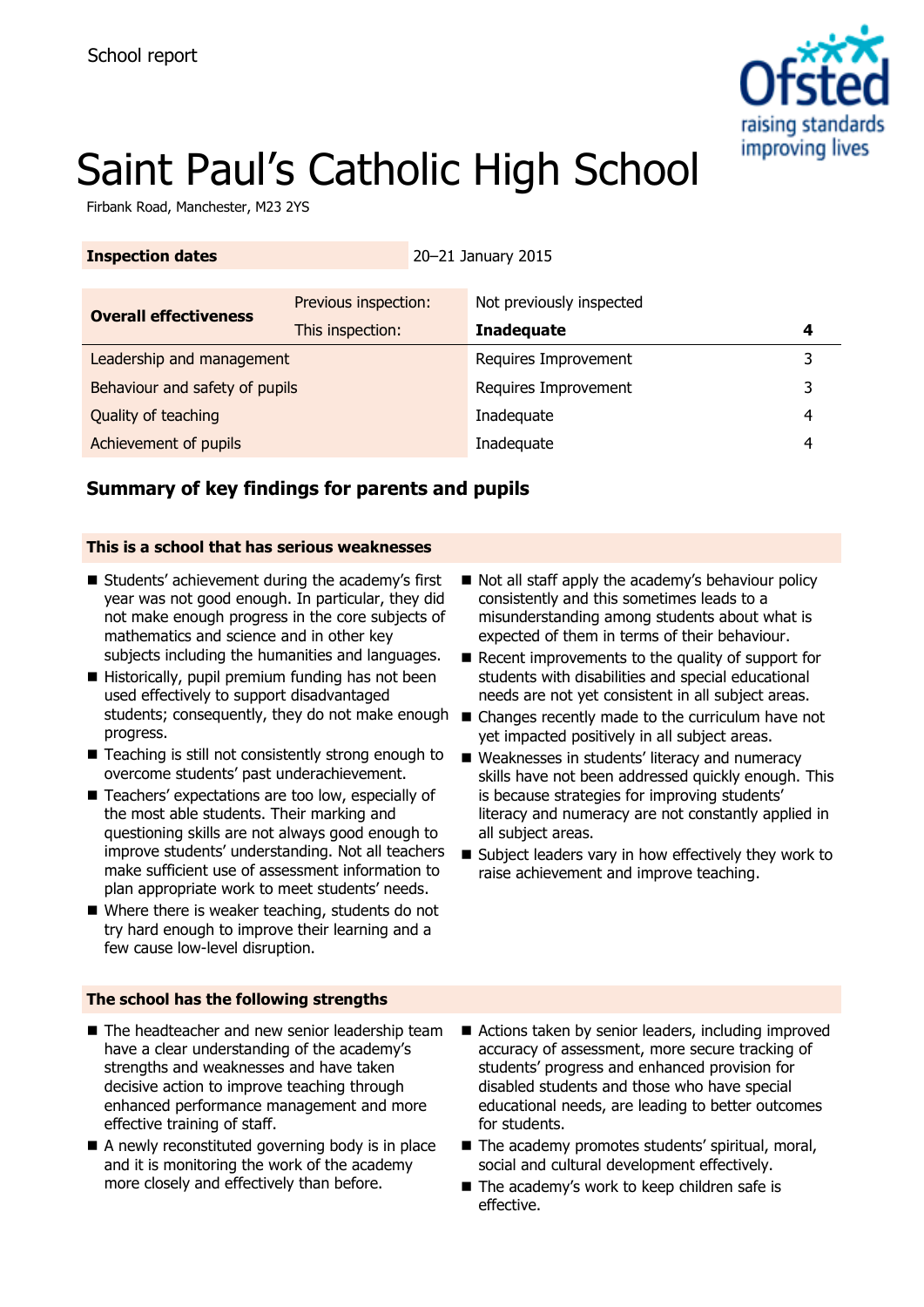## **Information about this inspection**

- **Inspectors observed a range of teaching and learning in parts of lessons. Inspectors jointly observed two** lessons with the headteacher and an assistant headteacher. They reviewed work in students' books in a range of subjects and listened to students read during lessons. Inspectors also visited an assembly and a form registration period.
- Meetings were held with groups of staff, students, five members of the governing body and a representative from the local authority.
- Inspectors took account of the responses to 87 staff inspection questionnaires. The results of 37 responses to the on-line questionnaire, Parent View, were also considered alongside a telephone call from a parent.
- At different times in the day, inspectors observed students moving between activities inside and outside the academy.
- **Inspectors observed the academy's work and considered a number of documents, including the academy's** own view of its performance, the academy improvement plan and reviews of the academy undertaken by external consultants.
- The governing body commissioned two detailed reports. These reviewed the academy's use of the pupil premium funding and the effectiveness of governance, to assess how these aspects of leadership and management could be improved. The action plans produced in response to each of these aspects of the academy's work were considered by inspectors alongside meetings that were held to discuss the actions already taken and future plans.

# **Inspection team**

| Helen Gaunt, Lead Inspector | <b>Additional Inspector</b> |
|-----------------------------|-----------------------------|
| <b>Bernard Robinson</b>     | <b>Additional Inspector</b> |
| Barbara Dutton              | <b>Additional Inspector</b> |
| <b>Claire Hollister</b>     | <b>Additional Inspector</b> |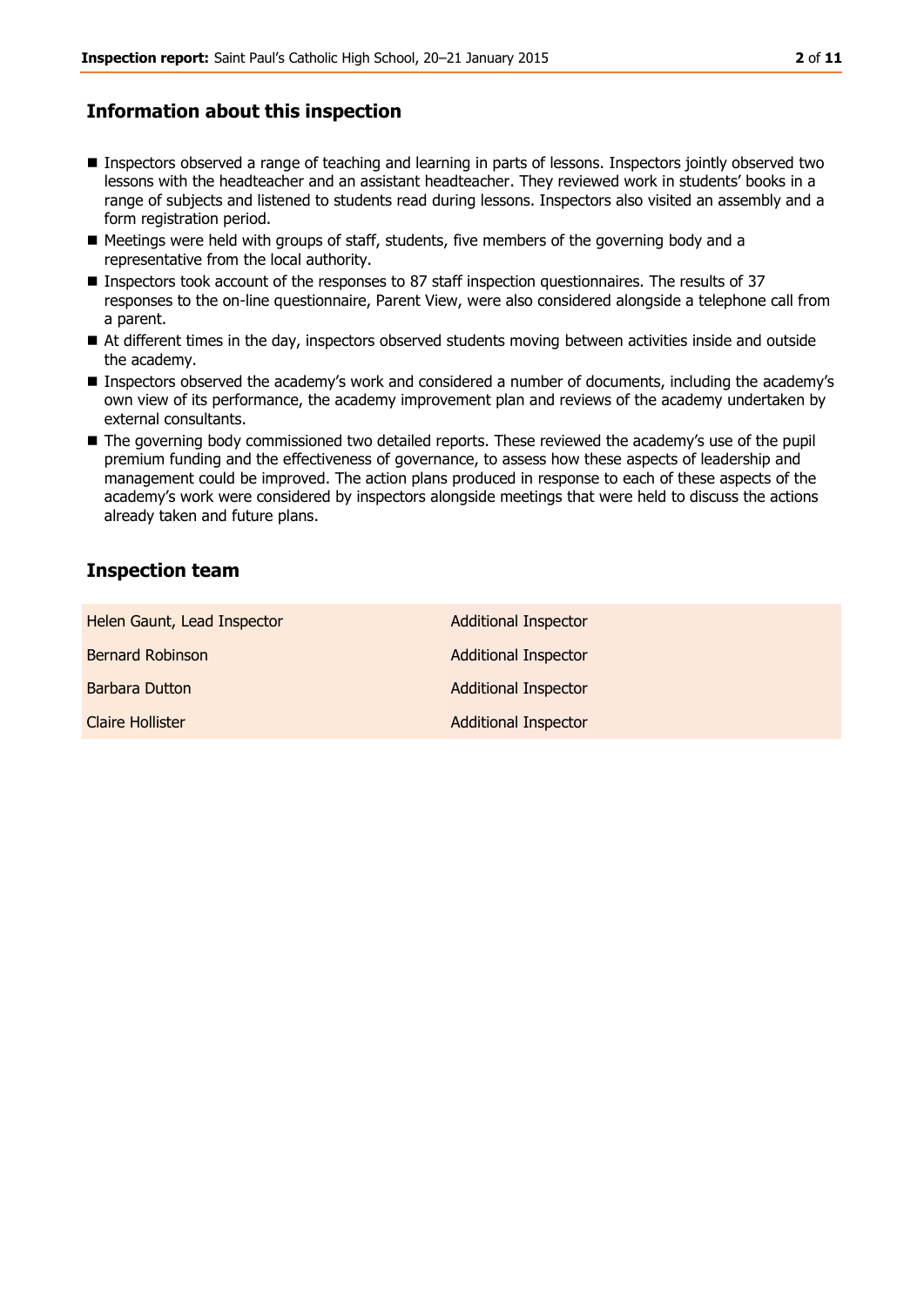# **Full report**

In accordance with section 44 of the Education Act 2005 (as amended), Her Majesty's Chief Inspector is of the opinion that this school requires significant improvement, because it is performing significantly less well than it might in all the circumstances reasonably be expected to perform.

# **Information about this school**

- Saint Paul's Catholic High School converted to become an academy school on 1 April 2013. When its predecessor school, St Paul's Catholic High School, was last inspected by Ofsted, it was judged to be good overall.
- Saint Paul's is an average-sized 11-16 secondary academy.
- The proportion of pupils from minority ethnic backgrounds is just above average as is the proportion who speak English as their first language.
- The proportion of disadvantaged pupils, those supported by the pupil premium, is well above average. The pupil premium is funding for those pupils who are known to be eligible for free school meals and those looked after by the local authority.
- The proportion of disabled pupils and those with special educational needs is well above average.
- The academy does not meet the government's current floor standards, which are the minimum expectations for students' attainment and progress.
- In the last 12 months the academy has appointed a new headteacher and a new deputy headteacher. The governing body has been reconstituted. Since the appointment of the headteacher, a new senior leadership team has been formed, including several new appointments. There has been a high turnover of staff and a number of new subject leaders and teachers have also been appointed.
- The academy is a member of the Manchester Catholic Education Partnership and the Wythenshawe Catholic Academy Trust.
- A small number of students in Years 9, 10 and 11 are offered an alternative curriculum and attend off-site provision for a small part of the week. Providers include Works4U and Educ8 Manchester Ltd.

# **What does the school need to do to improve further?**

- Rapidly improve the quality of teaching, so it is at least good, in order that students make good or better progress across the academy in all subjects, especially in mathematics, science, the humanities subjects and languages, by ensuring all teachers:
	- use assessment information to plan their teaching to ensure that all students' learning needs are well met
	- raising teachers' expectations and level of questioning so that all students, particularly the most able, explore their learning in greater depth
	- mark work consistently well across and within all subjects so that students have clear advice about how to improve their work and opportunities to respond to the guidance that teachers give them
	- consistently apply the academy's behaviour policy
	- apply whole-academy approaches consistently to improving students' literacy and numeracy skills across subjects
	- share the good practice that exists among teaching assistants and some teachers so that high-quality support is provided for disabled students and those who have special educational needs in all lessons.
- **Strengthen further the impact of leadership and management at all levels, including governance, by** ensuring:
	- the targeting and monitoring of the use of the pupil premium funding for disadvantaged students is sufficiently rigorous and impacts positively on students' progress
	- the further development of the consistency in quality of subject leadership, so all these leaders can be equally as effective in improving teaching and in holding teachers to account for students' progress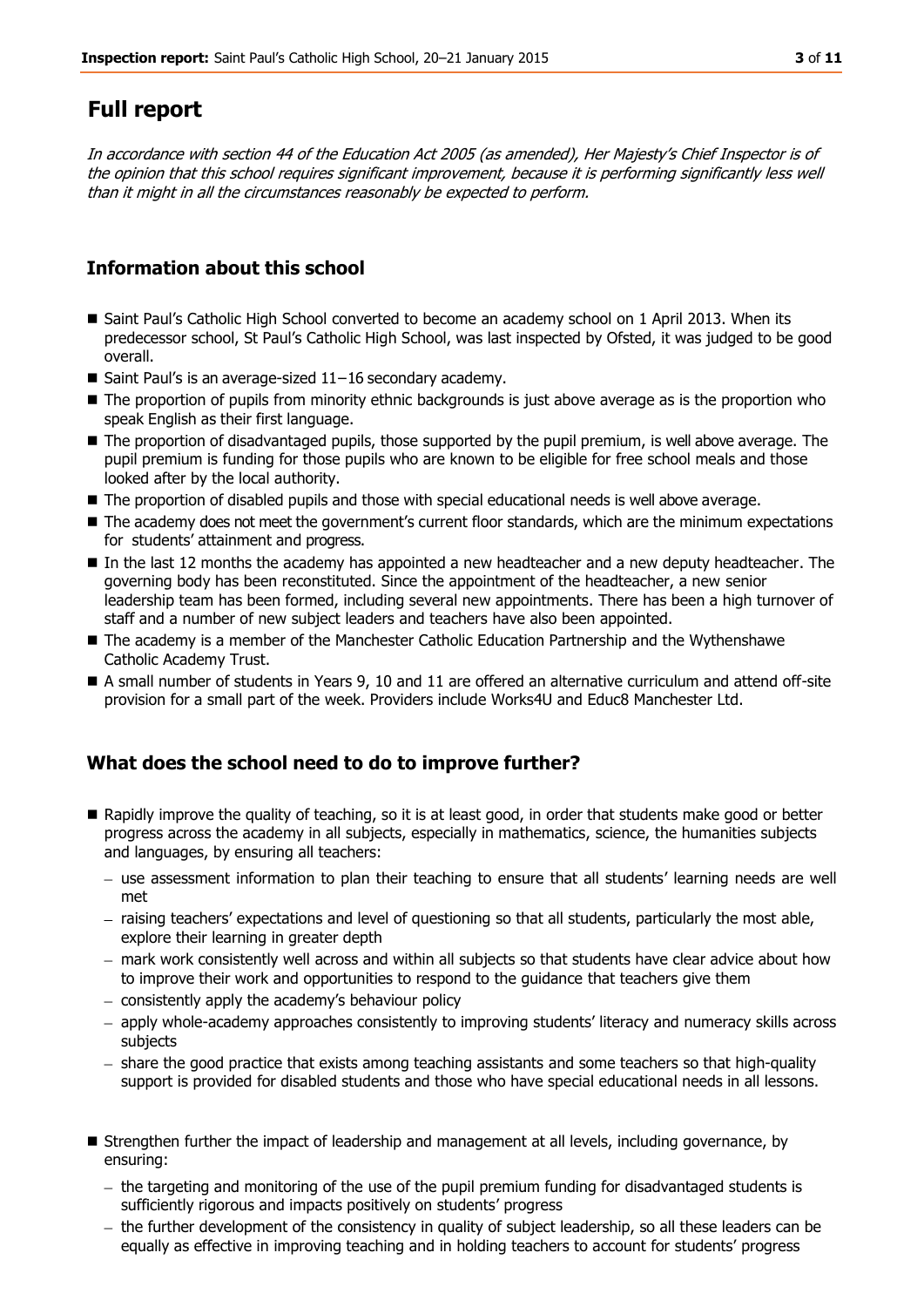- students receive consistently good teaching by giving further priority to the training of less experienced and less effective teachers
- that recent changes to the curriculum are monitored and evaluated in terms of the impact they have on raising students' achievement and enjoyment levels
- the school works even more closely with primary schools to make sure pupils' literacy skills development is a priority as they progress from Year 6 to Year 7 and that accurate information is available in respect of their skills when they enter into Year 7 of the academy.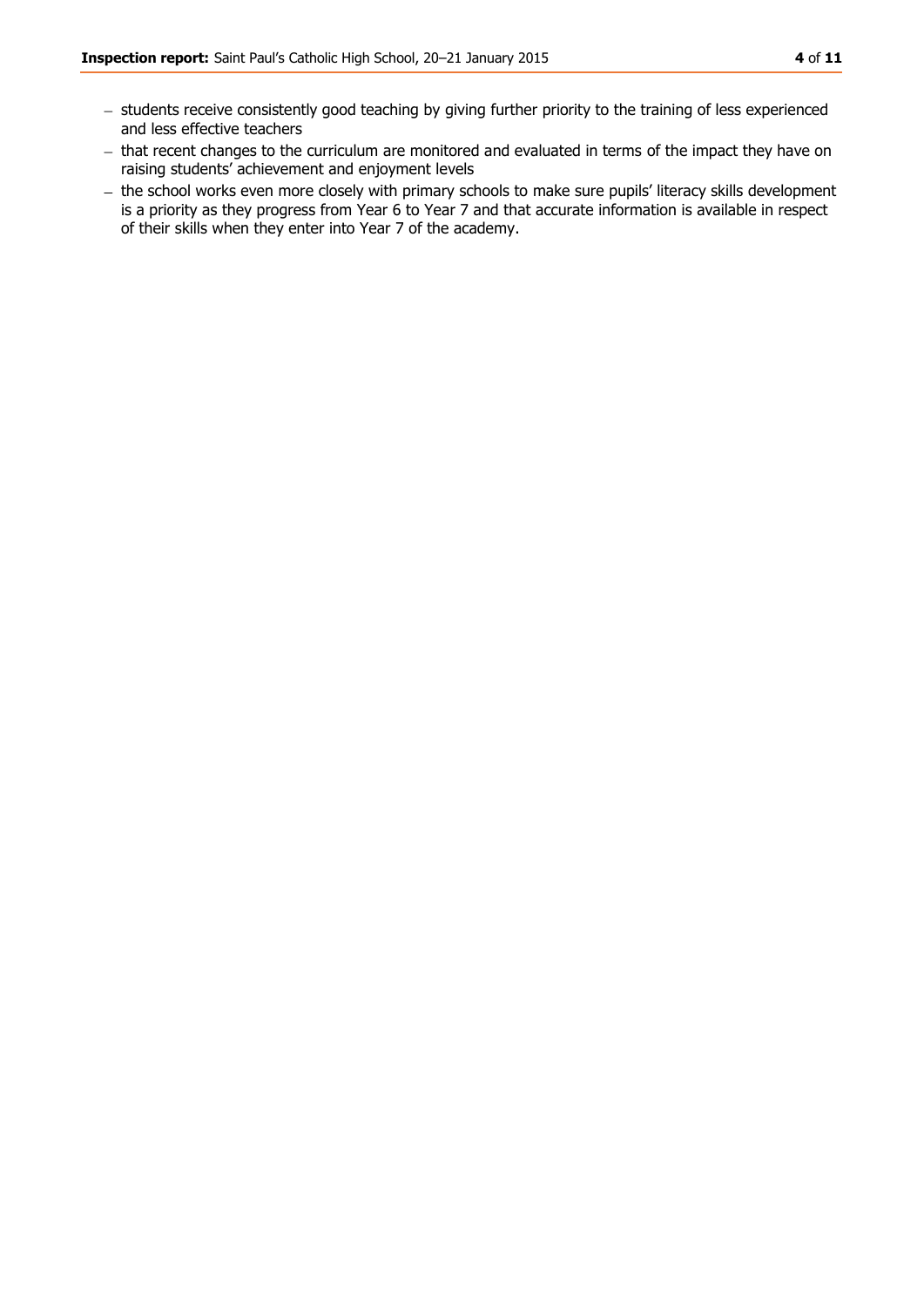# **Inspection judgements**

#### **The leadership and management require improvement**

- **Leaders at all levels, including governors, are ambitious for the development of the academy. Recent** improvements, including new staff appointments, and the implementation of a wide range of new systems and procedures, have not had sufficient time to improve the overall quality of teaching and lead to consistent and sustained improvements in students' achievement across the full range of subjects including in mathematics and science.
- The headteacher and new senior leadership team have a clear understanding of the academy's strengths and weaknesses and have taken decisive action to improve teaching through the performance management of staff. There are now more rigorous procedures in place to monitor the quality of teaching through lesson visits, checking the standard of work in students' books and undertaking joint lesson observations with external consultants. Professional development has improved but there is more to do to ensure that the training of new and less effective teachers is given priority.
- Some subject leaders are beginning to hold teachers to account for the performance of their students. However, the quality of subject leadership requires further improvement because there remains too much variation in its effectiveness and in leaders' skills in monitoring and improving teaching standards. This is because a number of subject leaders are new in post and have yet to be fully trained.
- Although the academy strives to ensure equality for its students, as a result of inconsistencies in teaching and the lack of focus of additional support for those students who have needed it, not all students have had the same opportunities to achieve as well as others in the academy or nationally. The academy is now using data more effectively to identify where additional support and intervention are required, to improve the quality of teaching and to raise teachers' and students' expectations of what students can achieve.
- Until recently, leaders, including governors, have failed to ensure additional government funding is used to best effect. The pupil premium and Year 7 catch-up funding (provided to improve the lower than average standards of students' literacy and numeracy skills when starting Year 7) have not been used to benefit the students for whom it is intended. Leaders have identified the need to work even more closely with primary feeder schools so that early identification of students with low levels of literacy and numeracy skills can be made and appropriate early intervention put in place.
- The curriculum, until recently, has failed to meet the needs of students and this has contributed to students' low achievement rates as it presented a lack of challenge, particularly for the most able. A full review of the curriculum has been undertaken and, from September 2014, it has been matched more closely to the needs of students. The changes that have been made include a clear strategy for promoting literacy. Separate nurture groups for very low ability students in Years 7 to 9 have been introduced as well as a programme designed to improve reading. A wider and more appropriate range of options has been made available to Years 10 and 11 and there are opportunities for setting students according to ability in the core subjects of English, mathematics and science. Opportunities to promote numeracy and literacy across the full range of subjects are not yet in place.
- A programme of careers education and quidance ensures students are well advised for the next phase of their education. The majority progress to local colleges and schools with sixth forms and many of these students return to the academy to talk to younger students about their experiences. The vast majority of students are placed in education, training or employment on leaving the academy.
- The academy's work to promote students' spiritual, moral, social and cultural development is effective. The importance the school places on fostering good relationships, promoting tolerance and tackling discrimination can be seen in the way students of different social backgrounds and ethnic groups work and socialise well together. Key themes are taught in appropriate subjects and reinforced in assemblies. Students support a wide range of charities through their charity fundraising. The curriculum and extended curriculum provide ample opportunities to prepare students for life in modern Britain.
- The local authority undertakes a quality assurance visit half-termly and provides support for the academy through commissioning the work of the National Leader of Education from St Peter's Roman Catholic High School. This external support has been supplemented by the work of other external consultants and has supported the improvements that have been made in the quality of subject leadership, the quality of teaching and the way in which governors have started to identify, allocate and evaluate the pupil premium funding.
- **Parents' views are largely positive. Those who responded to the online questionnaire Parent View were of** the unanimous view that they would recommend this academy to others.
- Safeguarding procedures are effective and meet requirements.
- **E** Leaders rigorously monitor the attendance and behaviour of students who attend off-site alternative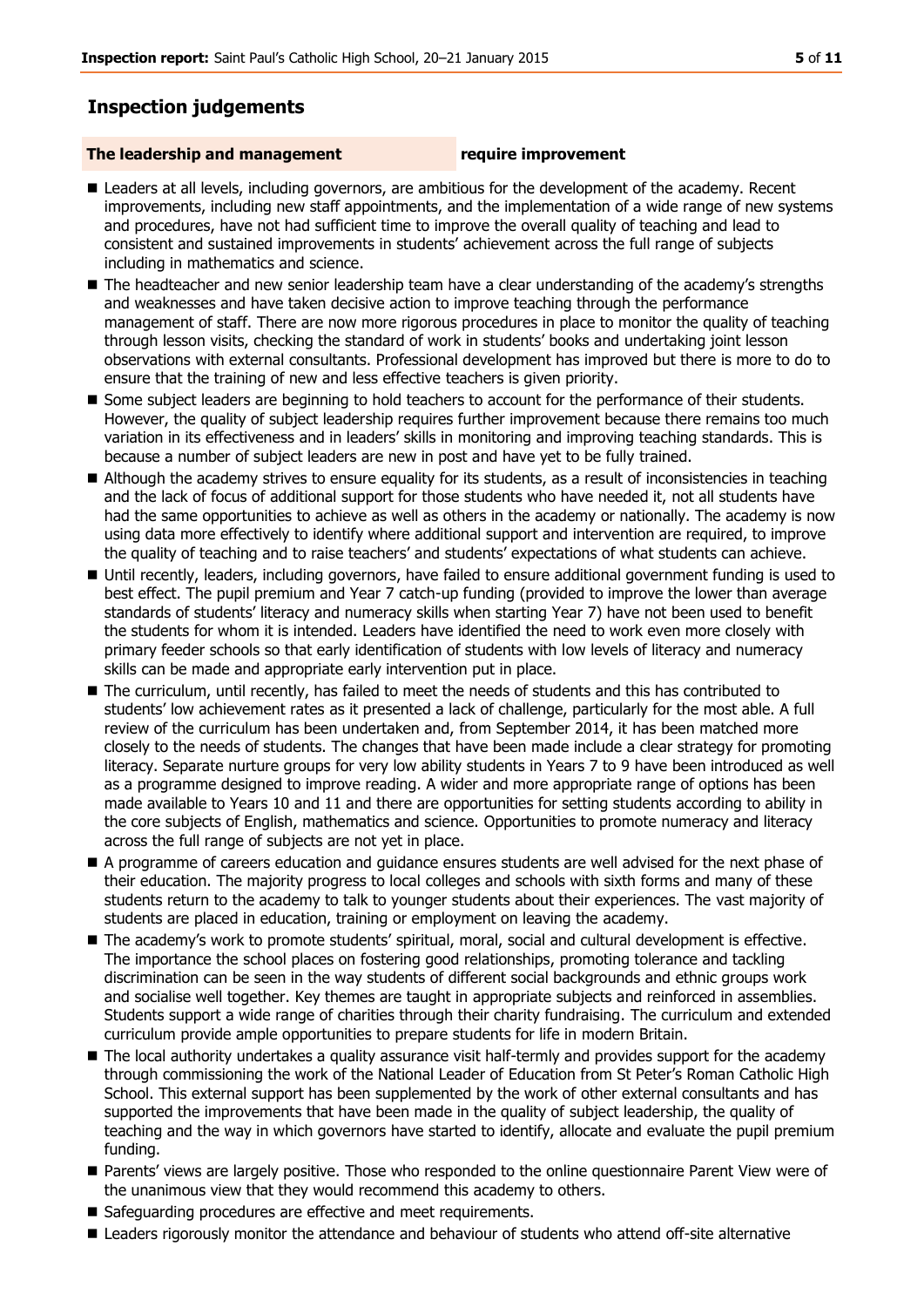provision.

#### ■ The governance of the school:

- Governors had not been holding the academy to account well enough. They recognised this deficiency, reconstituted and appointed new governors. They have commissioned external reviews and have acted upon the advice and outcomes within the reviews. As a result, there are increasingly better systems in place, for example, for monitoring pupil premium expenditure but these have not yet fully impacted on students' progress.
- The governing body is now monitoring the work of the academy more effectively in a range of areas including the use of data and the quality of teaching. There are link governors, for example, for safeguarding and monitoring pupil premium expenditure. Governors are familiar to staff and students as they are frequent visitors. They involve themselves in discussions with leaders and take part in lesson visits and scrutiny of students' workbooks.
- Governors have supported the new headteacher in tackling the underperformance of teachers. They have a good knowledge of performance management targets for teachers and how they are related to achievement and have ensured that an individual teacher's pay is linked to their performance.
- $-$  The governing body has played a central role in keeping the academy at the heart of its ethnically diverse community.

#### **The behaviour and safety of pupils require improvement**

#### **Behaviour**

- **The behaviour of students requires improvement. This is because students' attitudes to learning are not** consistently positive in all subjects and with all staff. In lessons where the teaching does not engage students, they easily get bored and will start to chatter to their friends rather than listen or get on with a task they sometimes find too easy. Such attitudes contribute to the slow progress they make in their learning.
- However, in most lessons students arrive promptly, show respect and work well with their teachers and with each other. They want to succeed and they have ambition to achieve well.
- The majority of students behave well outside of lessons. In corridors, outside and in the dining hall, at breaks and lunchtimes, students of all ages and backgrounds enjoy chatting to one another and getting some fresh air, playing football or walking around. They enjoy speaking to the adults who are on duty.
- Since the new behaviour policy has been introduced, there has been a drop in incidences of low-level disruption in lessons and the number of recorded instances of bullying has reduced by a third. Students say that bullying is rare and if it does occur they have confidence in adults to ensure that it is dealt with.
- $\blacksquare$  On occasions, students say that not all adults consistently apply the academy's behaviour policy and responses from staff, via the staff questionnaires, support this view. This can lead to confusion among students about what is expected of them in terms of their behaviour and some students feeling that they have not been treated equitably.
- **Leaders have done much to ensure that the number of fixed-term exclusions remains low. There has only** been one permanent exclusion since September 2013.
- **Those students attending alternative provision behave appropriately in their different learning** environment.
- **During the inspection, inspectors noted no incidences of graffiti, very little litter and no inappropriate** language, of any kind, being used by any students. Students wear their uniform well and with pride.
- Students take on positions of responsibility, for example as prefects, and they are active in raising money for a large number of charities.
- Attendance was average for the academic year from September 2013 to July 2014. The academy encourages parents to ensure that their children attend regularly.

### **Safety**

- The academy's work to keep pupils safe and secure is good. All necessary arrangements for the safeguarding of students are in place and monitored by senior leaders. Governors have clear procedures in place for reviewing safety procedures and policies; they are clear such reviews should be undertaken regularly and have put in place measures to ensure that this happens.
- **Students feel safe at the academy and the views of parents and staff agree with this. The safety of those** students who attend alternative provision is monitored well by the academy.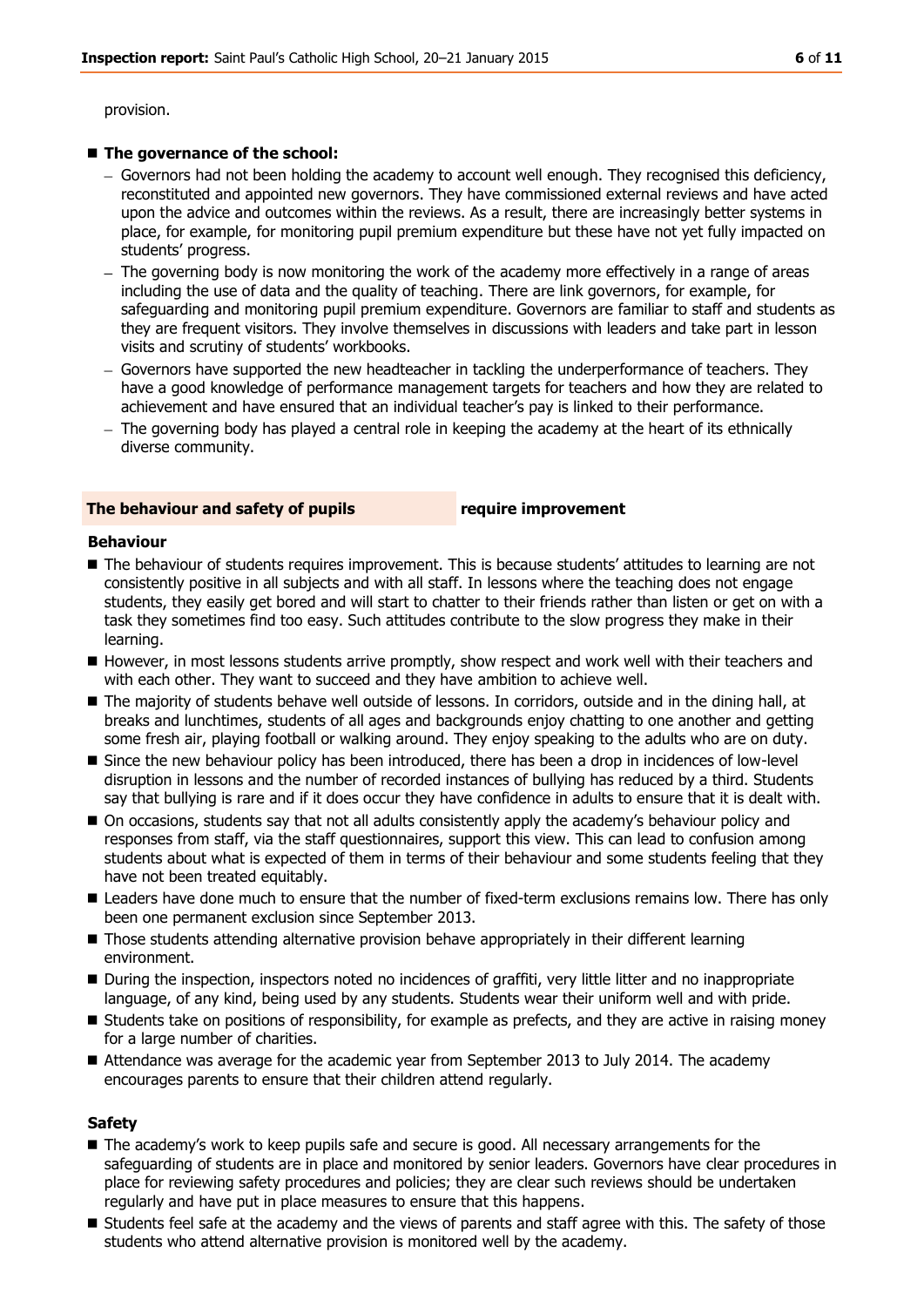Students show a good understanding of why different forms of bullying, racism and other forms of antisocial behaviour are unacceptable. The academy ensures that there is time within the curriculum to promote understanding of diversity and tolerance. During the inspection, Year 7 students in an information and communication technology lesson were using Moviemaker to produce video presentations about safe use of the internet.

### **The quality of teaching is inadequate**

- The impact of teaching over time is inadequate and this has resulted in too many students making inadequate progress. Although teaching is now improving, as a result of more effective leadership, recent staff changes and improvements in the quality of professional development for teaching staff, the quality of teaching is still too variable. Academy data and work in students' books from a range of subjects show too many students are currently not making the progress expected.
- There is still too much teaching that does not promote good learning. Currently, not all teachers use their knowledge of students' previous learning to make sure work is set at the right level, nor do they ask students challenging questions. While the academy is now able to provide teachers with accurate data about students' attainment, this is not always used to plan work that engages and stretches students of all abilities, particularly the most able. As a result, too many lessons are based on the majority of students completing the same task rather than in making sure students all make sufficient progress in their learning. When this is the case, students' concentration lapses and low-level disruption can occur.
- **Prior to September 2014, assessment information was not always accurate. In a range of subjects it was** overgenerous and this meant that students, their parents, senior leaders and governors received an unrealistic impression of the students' achievement against national standards. Academy leaders have taken a number of steps to ensure that such data are now more reliable. Regular and formal assessments are now scheduled and they are internally and externally validated. This information is helping leaders identify areas of weakness in teaching and focus additional support where it is most needed.
- A large proportion of students enter the academy with low basic skills in literacy and numeracy. Until recently, there has been insufficient focus on ensuring that this is addressed early on and this has prevented students doing as well as they might across a range of subjects. Recent initiatives, for example, intensive reading support in Key Stage 3, are starting to have a positive impact on helping students make up lost ground. However, there are still not enough opportunities for students to develop their numeracy and literacy skills across the full range of subjects.
- The teaching of mathematics is improving. Gaps in older students' knowledge and skills are starting to be identified and addressed but students are unlikely to reach their targets.
- Students with disabilities and those who have special educational needs have made insufficient progress in the past because leaders have not ensured that they have received adequate support. A new senior leader, with overall responsibility for the welfare and progress of this group of students, along with a newly formed group of very skilled teaching assistants and learning mentors, have put in place an improved range of systems and procedures. These students are now well supported in small group and one-to-one sessions. Data for the current cohort of students show that they are already starting to make better progress.
- Sometimes support for students with disabilities and those who have special educational needs is less effective in whole-class sessions because some teachers are not confident about how to best address the needs of these students and are not working effectively enough with teaching assistants.
- The introduction of an academy-wide marking policy by the new headteacher has led to improvements in the quality of marking in many subjects. As a result, some students receive better guidance on what they have done well and what they need to improve. However, not all teachers are consistently following this policy. The guidance given to students about how they can improve their learning is not always clear and students are not always given time to respond to the teacher's advice. This adversely affects the rate of progress of students.
- **Inspectors observed some good learning in English, physical education and history and some outstanding** learning in drama and a Year 7 Nurture Group science lesson. In this science lesson, the teacher and the teaching assistant had used their detailed knowledge of the students to plan activities and resources which enabled all students to make outstanding progress. Students were completely absorbed and were encouraged to ask questions and voice their own ideas. The teacher checked on students' understanding of key vocabulary. Students' books were well presented and thoroughly marked with attention to literacy development as well as scientific understanding and knowledge. The teaching assistant who is attached to this particular group of students keeps a journal. She records anything of note from any lesson, so that she can be attentive to the needs of individual students across the full range of subjects. Students'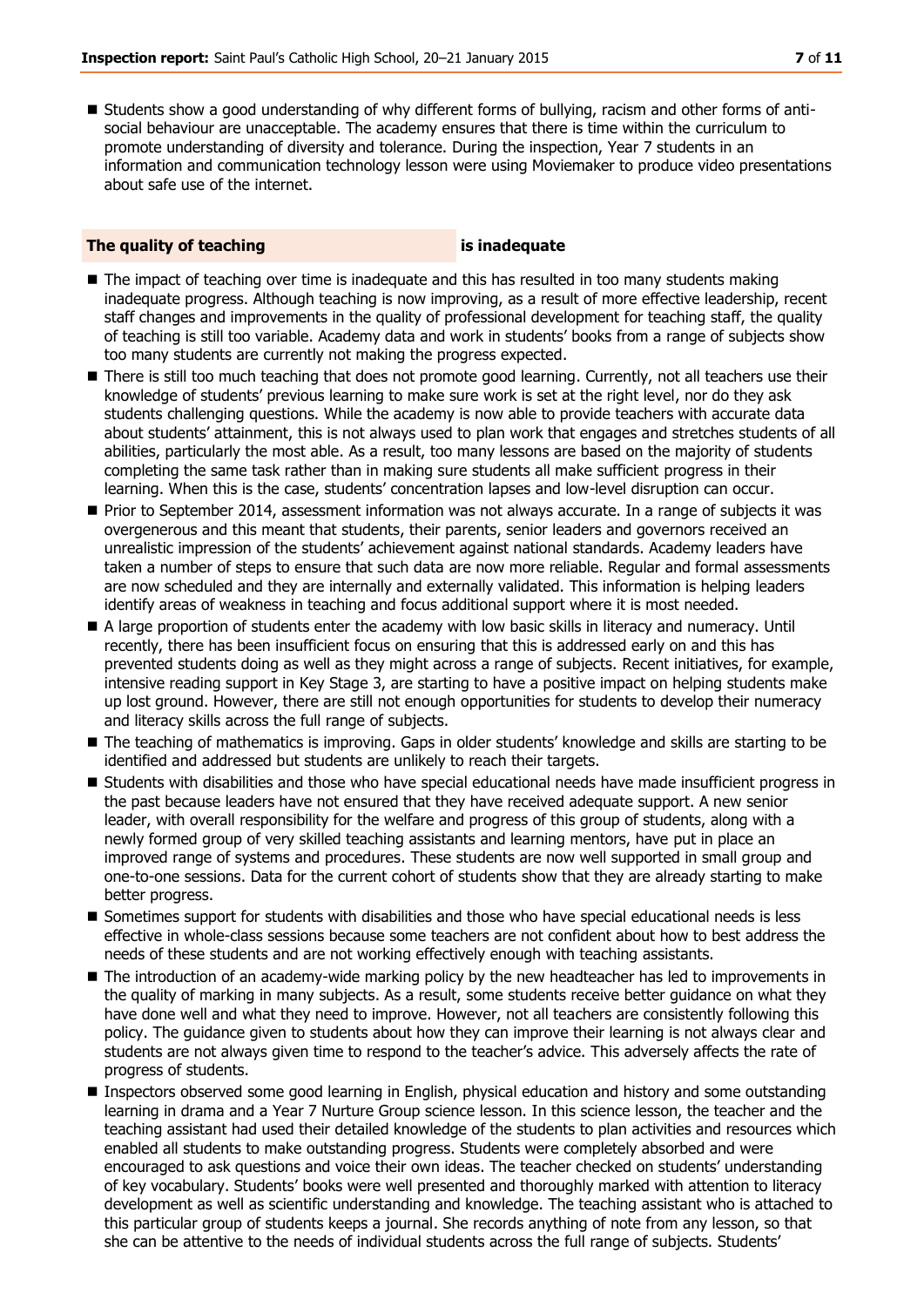attitudes to their learning were outstanding in this lesson.

#### **The achievement of pupils is inadequate**

- In 2014, Year 11 students made inadequate progress from their different starting points to reach standards that were significantly below average. The proportion achieving five or more A\* to C grades including English and mathematics in GCSE examinations fell sharply in 2014. In mathematics, science and in some humanities and languages subjects, the progress of students was too slow and the attainment of students was significantly below average.
- The academy's own data, along with the inspectors' observations of students' learning including a scrutiny of students' work in a range of subjects, confirm that their current attainment, relative to their starting points, is still too low. The overall progress of students in Years 7 and 11 is improving and it is also starting to improve in Years 8 to 10, due to better teaching. However, progress is not improving fast enough for many students to achieve their targets, for example, in science, geography and French.
- **Insufficient attention has been given to the development of students' literacy and numeracy skills across** the academy. Students whose basic literacy skills are weak when they join the academy have found it difficult to express their ideas with clarity, either orally or in writing. This makes it hard for them to respond to more demanding subject matter in Years 10 and 11. Senior leaders have recognised this as a serious issue and recent senior appointments and intensive support for the weakest students in Years 7 and 11, are beginning to have a positive impact upon these students' literacy skills. Less progress has been made in respect of addressing students' weak numeracy skills.
- The progress of the most able students is generally better than that of students of middle- and lowerability but their progress still requires improvement because they are not challenged at sufficient depth in all subjects.
- In 2014, the attainment of disadvantaged students in their GCSE examinations in English was about twothirds of a GCSE grade behind other students in the academy and one grade behind non-disadvantaged students nationally. The attainment of disadvantaged students in their GSCE mathematics examinations compared to other students in the academy and non-disadvantaged students nationally was more than a grade behind. This gap remained constant in English compared to 2013. It widened in mathematics because disadvantaged students made considerably less progress than other students in this subject. This is because until recently pupil premium funds have not been used as well as they might to support the progress of disadvantaged students.
- **Disabled students and those who receive support for their special educational needs did not make the** progress expected of them in 2014 because their learning needs were not fully identified or addressed. A new leader and some very effective and enthusiastic teaching assistants were appointed in September 2014 and they have worked hard to develop specialist provision for this group of students. The support for these students is now much more closely matched to their particular needs and they are beginning to make much better progress.
- Students from minority ethnic backgrounds and those who speak English as an additional language make similar progress to others in the school because they are exposed to the same inconsistencies in the quality of teaching.
- **Students generally make the progress expected of them in English, though they do not always transfer the** skills they have learned in English lessons into the work they produce in other subjects. They also do well in history and physical education. This is because there has been more stability in staffing, better leadership, more good teaching and because teachers have higher expectations of what students can achieve in these subjects.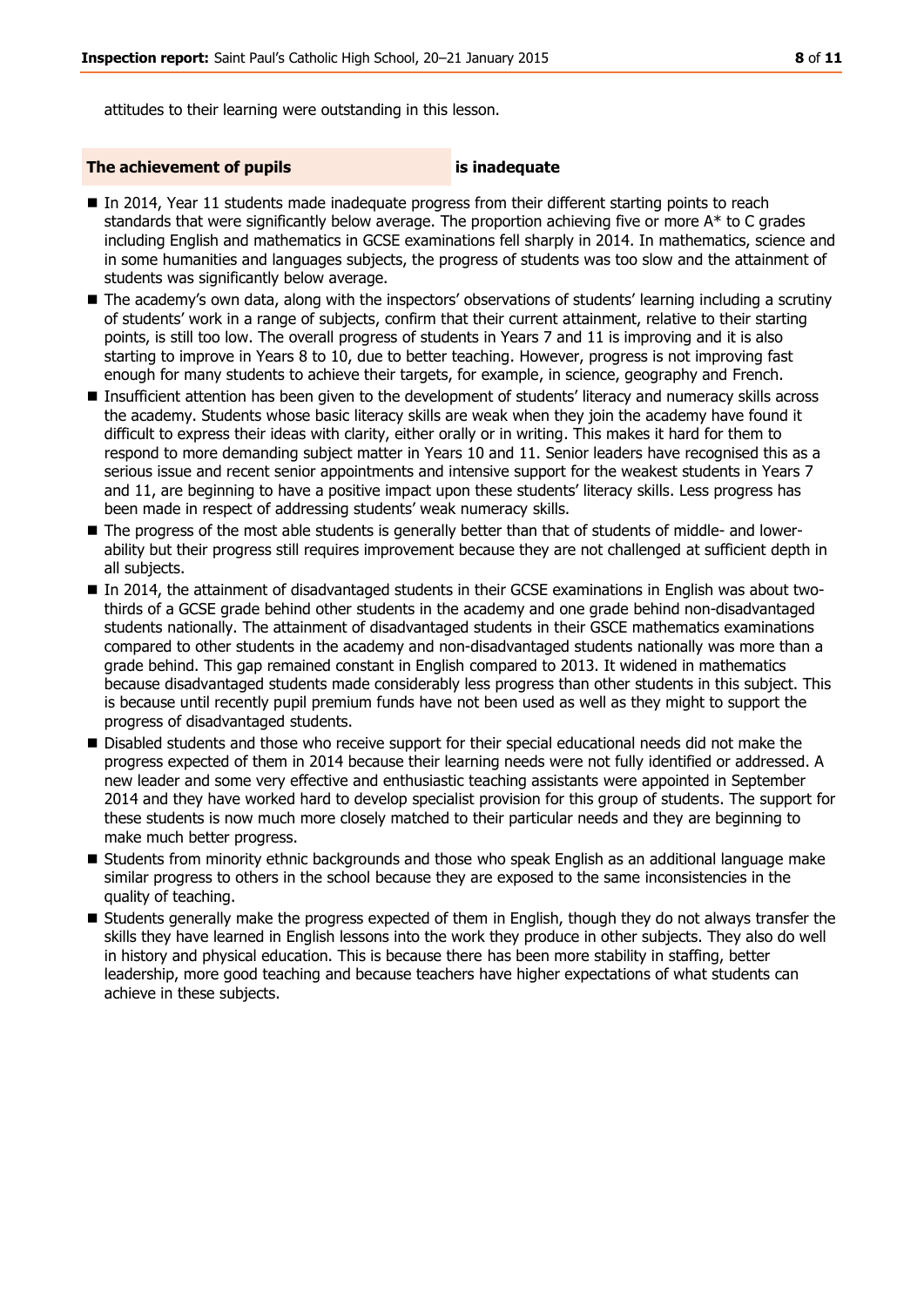# **What inspection judgements mean**

| <b>School</b> |                         |                                                                                                                                                                                                                                                                                                                                                                      |
|---------------|-------------------------|----------------------------------------------------------------------------------------------------------------------------------------------------------------------------------------------------------------------------------------------------------------------------------------------------------------------------------------------------------------------|
| <b>Grade</b>  | <b>Judgement</b>        | <b>Description</b>                                                                                                                                                                                                                                                                                                                                                   |
| Grade 1       | Outstanding             | An outstanding school is highly effective in delivering outcomes that<br>provide exceptionally well for all its pupils' needs. This ensures that pupils<br>are very well equipped for the next stage of their education, training or<br>employment.                                                                                                                  |
| Grade 2       | Good                    | A good school is effective in delivering outcomes that provide well for all<br>its pupils' needs. Pupils are well prepared for the next stage of their<br>education, training or employment.                                                                                                                                                                         |
| Grade 3       | Requires<br>improvement | A school that requires improvement is not yet a good school, but it is not<br>inadequate. This school will receive a full inspection within 24 months<br>from the date of this inspection.                                                                                                                                                                           |
| Grade 4       | Inadequate              | A school that has serious weaknesses is inadequate overall and requires<br>significant improvement but leadership and management are judged to<br>be Grade 3 or better. This school will receive regular monitoring by<br>Ofsted inspectors.                                                                                                                         |
|               |                         | A school that requires special measures is one where the school is failing<br>to give its pupils an acceptable standard of education and the school's<br>leaders, managers or governors have not demonstrated that they have<br>the capacity to secure the necessary improvement in the school. This<br>school will receive regular monitoring by Ofsted inspectors. |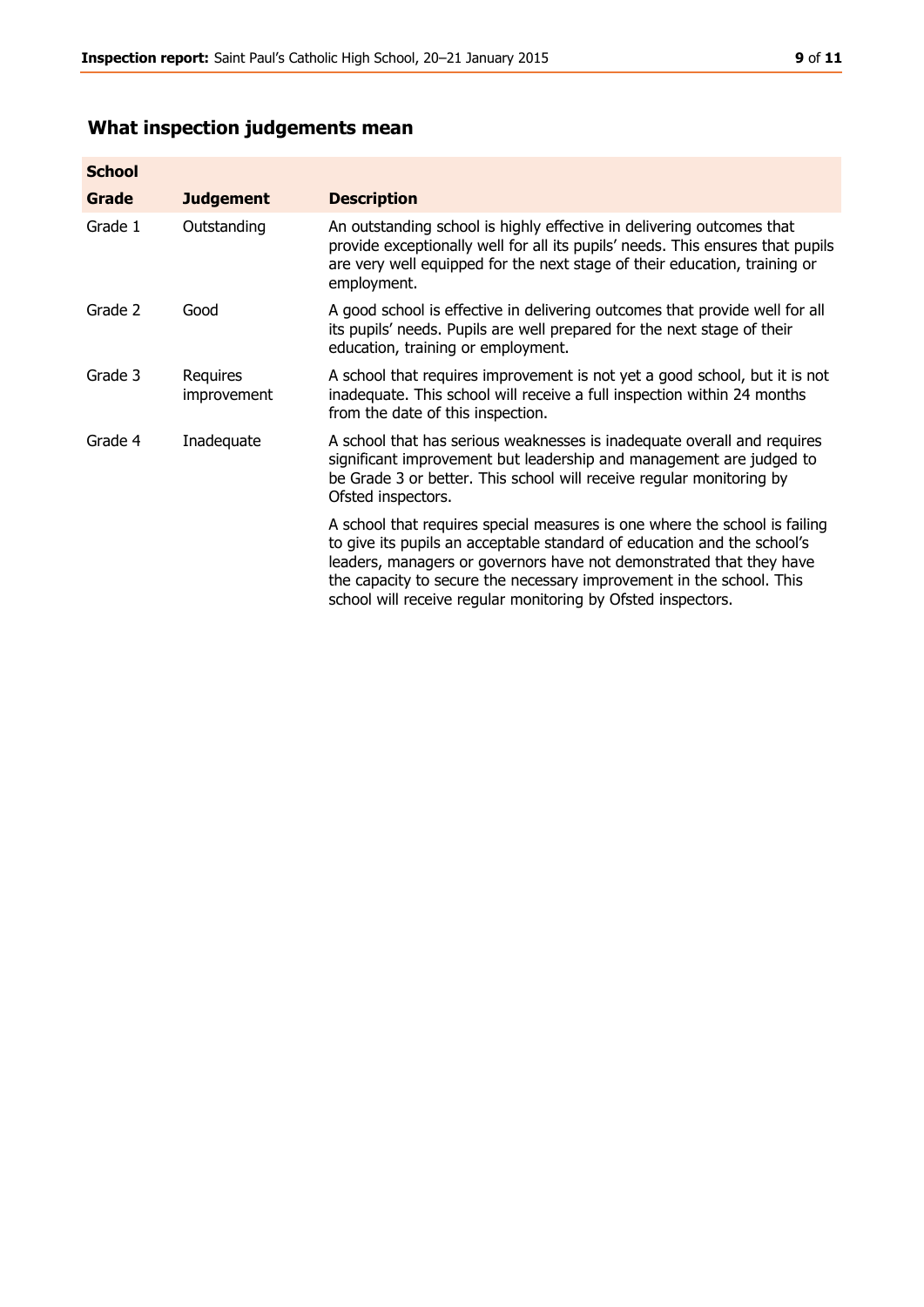# **School details**

| Unique reference number  | 139456     |
|--------------------------|------------|
| <b>Local authority</b>   | Manchester |
| <b>Inspection number</b> | 449961     |

This inspection of the school was carried out under section 5 of the Education Act 2005.

| <b>Type of school</b>                      | Academy                  |
|--------------------------------------------|--------------------------|
| <b>School category</b>                     | Academy converter        |
| <b>Age range of pupils</b>                 | $11 - 16$                |
| <b>Gender of pupils</b>                    | Mixed                    |
| <b>Number of pupils on the school roll</b> | 865                      |
| <b>Appropriate authority</b>               | The governing body       |
| <b>Chair</b>                               | John Gretton             |
| <b>Headteacher</b>                         | Fiona Minshall           |
| Date of previous school inspection         | Not previously inspected |
| <b>Telephone number</b>                    | 0161 4990000             |
| <b>Fax number</b>                          | 0161 4982030             |
| <b>Email address</b>                       | admin@st-paulshigh.net   |